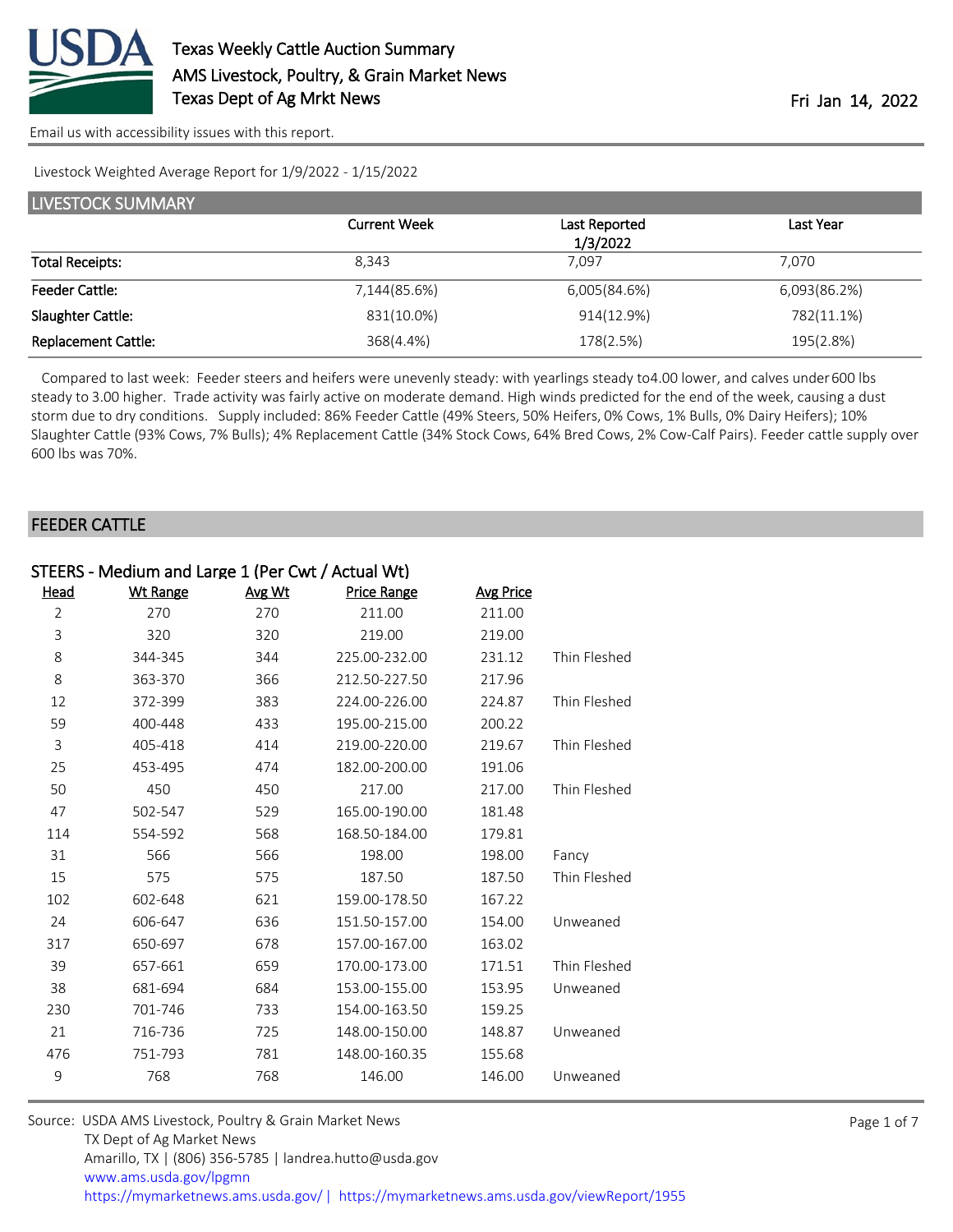

# Texas Weekly Cattle Auction Summary AMS Livestock, Poultry, & Grain Market News Texas Dept of Ag Mrkt News Texas Dept of Ag Mrkt News

[Email us with accessibility issues with this report.](mailto:mars@ams.usda.gov?subject=508%20issue)

| 125 | 803-836 | 809 | 144.00-157.50 | 153.88 |      |
|-----|---------|-----|---------------|--------|------|
| 123 | 860-884 | 875 | 150.00-154.50 | 152.49 |      |
| 71  | 910-944 | 924 | 144.00-151.00 | 148.94 |      |
| b   | 937     | 937 | 140.00        | 140.00 | Full |

#### STEERS - Medium and Large 1-2 (Per Cwt / Actual Wt)

| Head | <u>Wt Range</u> | <u>Avg Wt</u> | <b>Price Range</b> | <b>Avg Price</b> |              |
|------|-----------------|---------------|--------------------|------------------|--------------|
| 7    | 277-291         | 285           | 200.00-211.00      | 206.42           |              |
| 3    | 365             | 365           | 191.00             | 191.00           |              |
| 22   | 414-429         | 423           | 161.00-189.00      | 180.30           |              |
| 8    | 403             | 403           | 200.00             | 200.00           | Thin Fleshed |
| 4    | 470-472         | 472           | 181.00-187.00      | 182.50           |              |
| 30   | 488             | 488           | 190.00             | 190.00           | Thin Fleshed |
| 35   | 518-544         | 532           | 155.00-166.00      | 158.28           |              |
| 85   | 550-596         | 578           | 154.00-172.00      | 165.14           |              |
| 26   | 565-590         | 581           | 176.00-178.00      | 176.67           | Thin Fleshed |
| 34   | 615-640         | 626           | 153.50-166.50      | 160.01           |              |
| 66   | 655-682         | 666           | 147.00-167.00      | 154.78           |              |
| 31   | 708-741         | 733           | 140.00-155.00      | 146.38           |              |
| 27   | 755-778         | 764           | 138.00-155.00      | 145.44           |              |
| 13   | 811-824         | 819           | 150.00             | 150.00           |              |
| 70   | 863             | 863           | 149.50             | 149.50           |              |
| 22   | 1022            | 1022          | 125.00             | 125.00           |              |

#### STEERS - Medium and Large 2 (Per Cwt / Actual Wt)

| Head | <b>Wt Range</b> | Avg Wt | <b>Price Range</b> | <b>Avg Price</b> |              |
|------|-----------------|--------|--------------------|------------------|--------------|
| 2    | 350             | 350    | 167.50             | 167.50           |              |
| 5    | 434             | 434    | 135.00             | 135.00           |              |
| 3    | 493             | 493    | 167.00             | 167.00           |              |
| 16   | 503-548         | 527    | 140.00-155.00      | 145.57           |              |
| 17   | 550-587         | 572    | 143.00-151.00      | 147.10           |              |
| 2    | 550             | 550    | 160.00             | 160.00           | Thin Fleshed |
| 35   | 604-648         | 624    | 135.00-155.50      | 144.38           |              |
| 16   | 650-685         | 669    | 136.00-143.00      | 139.22           |              |
| 16   | 705-748         | 721    | 126.00-135.00      | 132.07           |              |
| 5    | 758-787         | 775    | 126.00-132.00      | 128.35           |              |

| HEIFERS - Medium and Large 1 (Per Cwt / Actual Wt) |          |        |               |           |              |  |  |
|----------------------------------------------------|----------|--------|---------------|-----------|--------------|--|--|
| <u>Head</u>                                        | Wt Range | Avg Wt | Price Range   | Avg Price |              |  |  |
|                                                    | 285      | 285    | 171.00        | 171.00    |              |  |  |
|                                                    | 305-325  | 319    | 184.00-190.00 | 187.75    |              |  |  |
|                                                    | 319-340  | 328    | 198.00-206.00 | 202.45    | Thin Fleshed |  |  |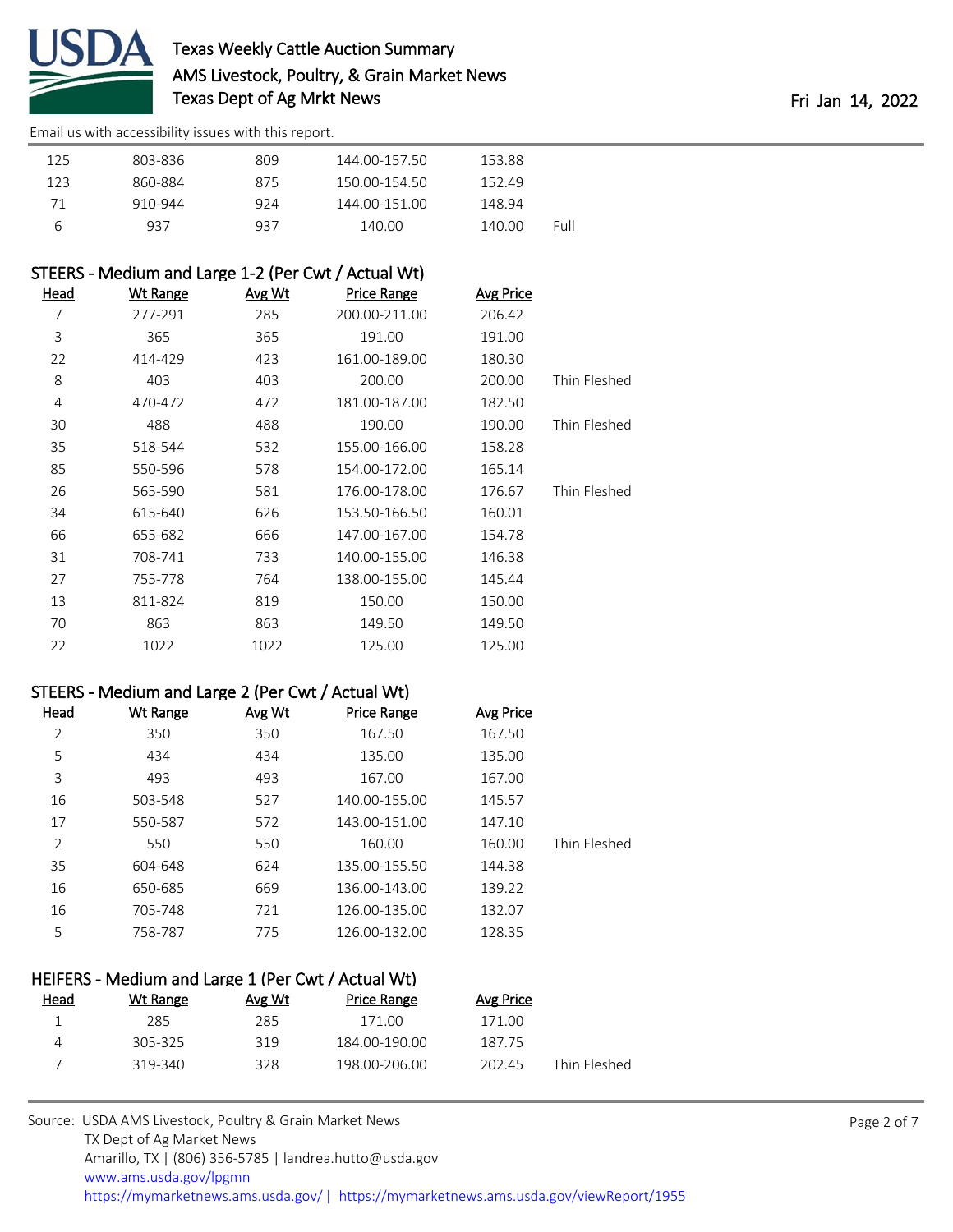

# Texas Weekly Cattle Auction Summary AMS Livestock, Poultry, & Grain Market News Texas Dept of Ag Mrkt News Texas Dept of Ag Mrkt News

[Email us with accessibility issues with this report.](mailto:mars@ams.usda.gov?subject=508%20issue)

| 30  | 374-398 | 381 | 176.00-193.00 | 183.01 |                 |
|-----|---------|-----|---------------|--------|-----------------|
| 67  | 403-449 | 428 | 150.00-168.00 | 162.31 |                 |
| 40  | 404-409 | 408 | 186.00-189.00 | 187.02 | Thin Fleshed    |
| 3   | 430     | 430 | 178.00        | 178.00 | Unweaned        |
| 106 | 463-497 | 481 | 154.00-175.00 | 167.30 |                 |
| 87  | 518-549 | 526 | 140.00-165.00 | 155.51 |                 |
| 30  | 500     | 500 | 171.00        | 171.00 | Fancy           |
| 18  | 504-522 | 514 | 158.00-160.00 | 158.87 | Unweaned        |
| 52  | 561-594 | 582 | 156.00-163.00 | 158.61 |                 |
| 8   | 553     | 553 | 166.00        | 166.00 | Thin Fleshed    |
| 257 | 605-645 | 626 | 140.00-160.00 | 152.39 |                 |
| 16  | 604     | 604 | 163.00        | 163.00 | Thin Fleshed    |
| 37  | 616-631 | 627 | 128.50-139.00 | 130.44 | Unweaned        |
| 104 | 650-698 | 676 | 142.00-154.00 | 149.80 |                 |
| 6   | 652     | 652 | 157.00        | 157.00 | Thin Fleshed    |
| 16  | 655     | 655 | 125.00        | 125.00 | Unweaned        |
| 371 | 701-730 | 717 | 130.50-151.00 | 145.75 |                 |
| 9   | 717     | 717 | 135.00        | 135.00 | Full            |
| 97  | 725-747 | 735 | 152.50-153.00 | 152.64 | Guaranteed Open |
| 5   | 734     | 734 | 132.00        | 132.00 | Unweaned        |
| 322 | 751-798 | 773 | 135.00-145.50 | 143.89 |                 |
| 109 | 781     | 781 | 157.00        | 157.00 | <b>NHTC</b>     |
| 5   | 755     | 755 | 125.00        | 125.00 | Unweaned        |
| 27  | 847     | 847 | 146.00        | 146.00 |                 |
| 6   | 846     | 846 | 126.00        | 126.00 | Full            |
| 26  | 882     | 882 | 147.50        | 147.50 |                 |
| 4   | 861     | 861 | 115.00        | 115.00 | Fleshy          |

|              | HEIFERS - Medium and Large 1-2 (Per Cwt / Actual Wt) |                    |        |                 |                |  |  |  |
|--------------|------------------------------------------------------|--------------------|--------|-----------------|----------------|--|--|--|
|              | Avg Price                                            | <b>Price Range</b> | Avg Wt | <b>Wt Range</b> | <b>Head</b>    |  |  |  |
|              | 157.34                                               | 150.00-179.00      | 314    | 313-318         | 8              |  |  |  |
|              | 161.00                                               | 161.00             | 396    | 396             | 8              |  |  |  |
|              | 154.62                                               | 145.00-168.00      | 441    | 438-448         | 21             |  |  |  |
| Thin Fleshed | 178.96                                               | 177.00-179.00      | 427    | 427-440         | 47             |  |  |  |
|              | 156.47                                               | 147.00-165.00      | 477    | 454-499         | 35             |  |  |  |
|              | 146.81                                               | 132.00-157.00      | 518    | 502-547         | 84             |  |  |  |
| Thin Fleshed | 160.00                                               | 160.00             | 520    | 520             | 86             |  |  |  |
|              | 141.78                                               | 134.00-149.00      | 578    | 563-598         | 45             |  |  |  |
| Unweaned     | 140.00                                               | 140.00             | 563    | 563             | $\overline{2}$ |  |  |  |
|              | 139.57                                               | 129.00-147.00      | 614    | 600-632         | 49             |  |  |  |
| Thin Fleshed | 150.00                                               | 150.00             | 609    | 609             | 16             |  |  |  |
| Unweaned     | 140.00                                               | 140.00             | 619    | 619             | 8              |  |  |  |
|              |                                                      |                    |        |                 |                |  |  |  |

| Source: USDA AMS Livestock, Poultry & Grain Market News                                |
|----------------------------------------------------------------------------------------|
| TX Dept of Ag Market News                                                              |
| Amarillo, TX   (806) 356-5785   landrea.hutto@usda.gov                                 |
| www.ams.usda.gov/lpgmn                                                                 |
| https://mymarketnews.ams.usda.gov/   https://mymarketnews.ams.usda.gov/viewReport/1955 |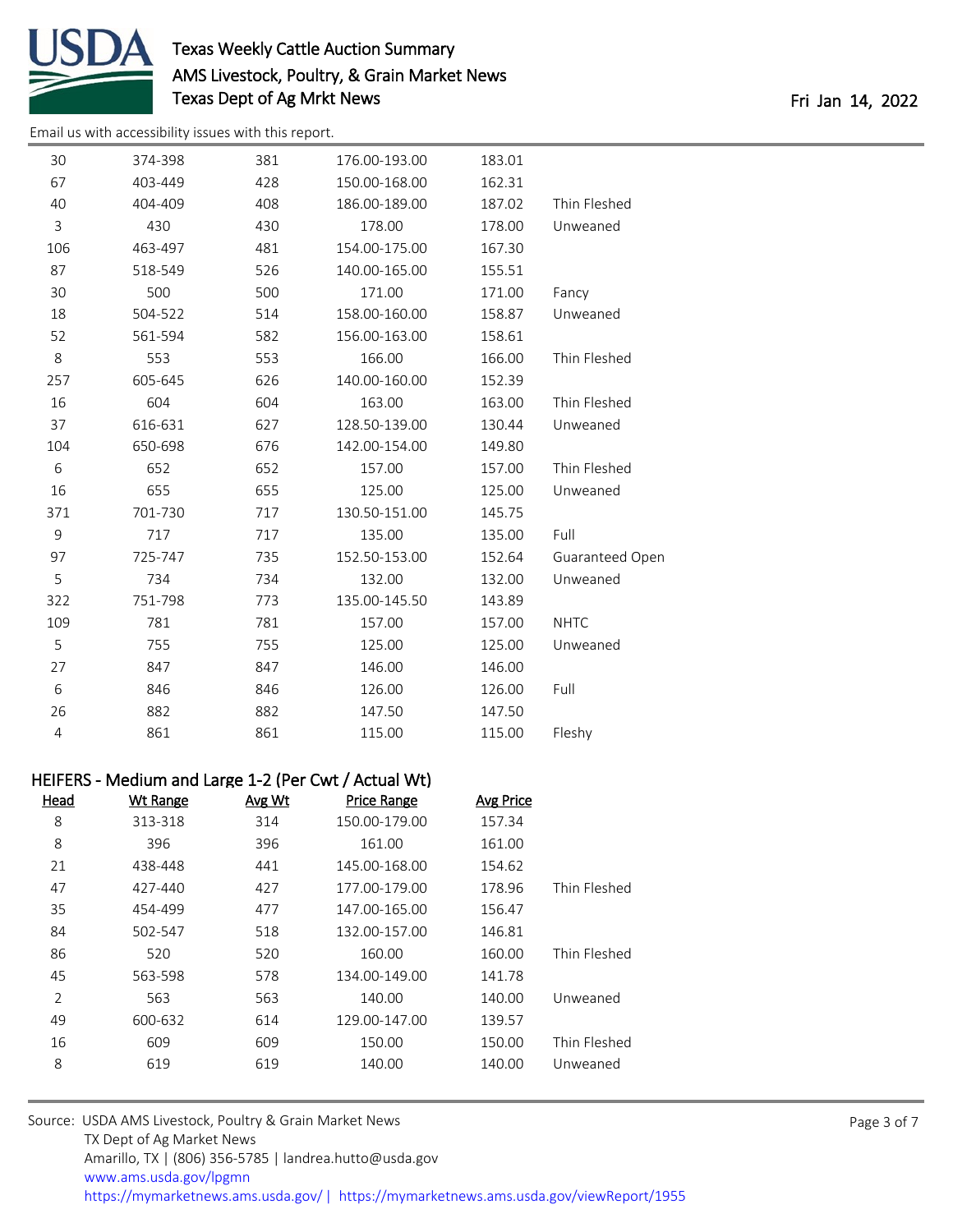

# Texas Weekly Cattle Auction Summary AMS Livestock, Poultry, & Grain Market News Texas Dept of Ag Mrkt News **Fri Jan 14, 2022**

[Email us with accessibility issues with this report.](mailto:mars@ams.usda.gov?subject=508%20issue)

|          | 139.27 | 129.00-149.00 | 679 | 658-691 | 76 |
|----------|--------|---------------|-----|---------|----|
|          | 123.91 | 120.00-139.00 | 729 | 705-748 | 31 |
| Unweaned | 129.00 | 129.00        | 707 | 707     | 5  |
|          | 133.13 | 118.00-144.00 | 763 | 757-770 | 23 |
|          | 123.05 | 118.00-132.00 | 829 | 805-840 |    |
|          | 122.50 | 122.50        | 867 | 867     | 8  |
| Full     | 104.50 | 104.50        | 930 | 930     | 23 |
|          |        |               |     |         |    |

| HEIFERS - Medium and Large 2 (Per Cwt / Actual Wt) |        |                    |                  |          |  |  |
|----------------------------------------------------|--------|--------------------|------------------|----------|--|--|
| Wt Range                                           | Avg Wt | <b>Price Range</b> | <b>Avg Price</b> |          |  |  |
| 368                                                | 368    | 146.00             | 146.00           |          |  |  |
| 405-447                                            | 432    | 129.00-147.00      | 138.90           |          |  |  |
| 443                                                | 443    | 136.00             | 136.00           | Unweaned |  |  |
| 450-491                                            | 474    | 132.00-148.00      | 139.63           |          |  |  |
| 536                                                | 536    | 121.00             | 121.00           |          |  |  |
| 550-585                                            | 573    | 131.00-136.00      | 132.60           |          |  |  |
| 600-648                                            | 623    | 124.00-132.50      | 129.83           |          |  |  |
| 653-698                                            | 679    | 119.00-130.00      | 122.79           |          |  |  |
|                                                    |        |                    |                  |          |  |  |

#### HEIFERS - Medium and Large 2-3 (Per Cwt / Actual Wt)

| Head | Wt Range | Avg Wt | <b>Price Range</b> | Avg Price |
|------|----------|--------|--------------------|-----------|
|      | 390.     | 390.   | 110.00             | 110.00    |
|      | 405      | 405    | 122.00             | 122.00    |
| 28   | 453-490  | 469    | 121 00-128 00      | 123.43    |

|      | COWS - Medium and Large 1 (Per Cwt / Actual Wt) |        |             |                  |
|------|-------------------------------------------------|--------|-------------|------------------|
| Head | Wt Range                                        | Avg Wt | Price Range | <b>Avg Price</b> |
|      | 703.                                            | 703.   | 147 OO      | 147 OO           |

| BULLS - Medium and Large 1 (Per Cwt / Actual Wt) |          |        |                    |                  |  |  |
|--------------------------------------------------|----------|--------|--------------------|------------------|--|--|
| Head                                             | Wt Range | Avg Wt | <b>Price Range</b> | <b>Avg Price</b> |  |  |
| ₹                                                | 515      | 515    | 175.00             | 175.00           |  |  |
| 8                                                | 632      | 632    | 153.00             | 153.00           |  |  |
| 11                                               | 660-662  | 662    | 142.00-147.00      | 142.91           |  |  |

|      | BULLS - Medium and Large 1-2 (Per Cwt / Actual Wt) |        |             |           |
|------|----------------------------------------------------|--------|-------------|-----------|
| Head | Wt Range                                           | Avg Wt | Price Range | Avg Price |
|      | 644                                                | 644    | 125.00      | 125.00    |
| 6    | 790.                                               | 790.   | 133.50      | 133.50    |

### DAIRY HEIFERS - Medium and Large 3 (Per Cwt / Actual Wt) Head Wt Range Avg Wt Price Range Avg Price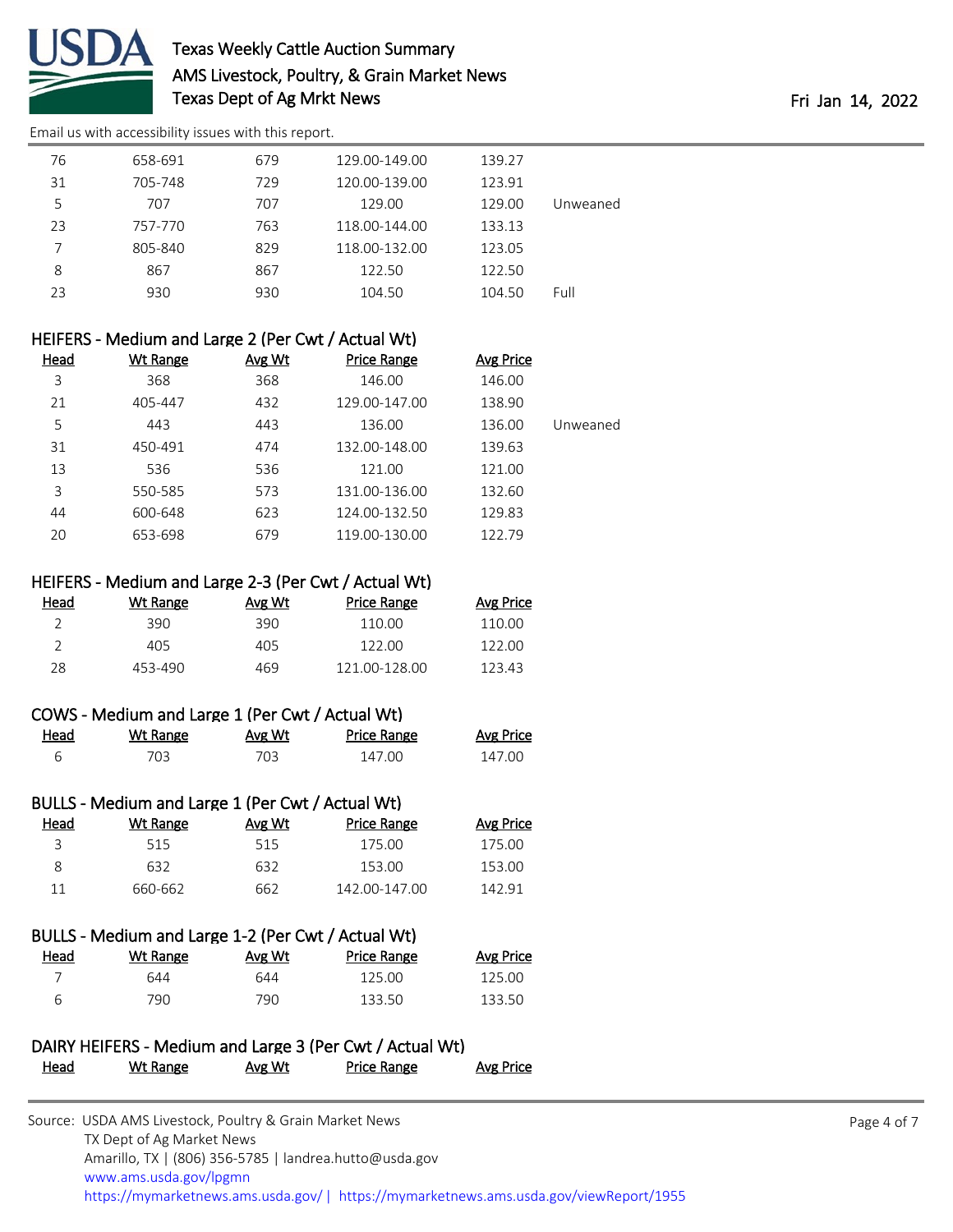

### Texas Weekly Cattle Auction Summary AMS Livestock, Poultry, & Grain Market News Texas Dept of Ag Mrkt News Texas Dept of Ag Mrkt News

[Email us with accessibility issues with this report.](mailto:mars@ams.usda.gov?subject=508%20issue)

|   | 450                     | 450  | 43.00 | 43.00 |  |  |  |
|---|-------------------------|------|-------|-------|--|--|--|
| ᅩ | 650                     | 650  | 42.00 | 42.00 |  |  |  |
| 1 | 785                     | 785  | 63.00 | 63.00 |  |  |  |
|   | 880                     | 880  | 64.00 | 64.00 |  |  |  |
| ᅩ | 970                     | 970  | 59.00 | 59.00 |  |  |  |
|   | 1010                    | 1010 | 60.00 | 60.00 |  |  |  |
| 1 | 1135                    | 1135 | 55.00 | 55.00 |  |  |  |
|   | <b>SLAUGHTER CATTLE</b> |      |       |       |  |  |  |

|                | COWS - Premium White 65-75% (Per Cwt / Actual Wt)   |        |                    |                  |                       |
|----------------|-----------------------------------------------------|--------|--------------------|------------------|-----------------------|
| <b>Head</b>    | <b>Wt Range</b>                                     | Avg Wt | <b>Price Range</b> | <b>Avg Price</b> | <b>Dressing</b>       |
| $\overline{2}$ | 1795-1805                                           | 1800   | 82.00-83.00        | 82.50            | High                  |
|                |                                                     |        |                    |                  |                       |
|                | COWS - Breaker 75-80% (Per Cwt / Actual Wt)         |        |                    |                  |                       |
| <u>Head</u>    | <b>Wt Range</b>                                     | Avg Wt | <b>Price Range</b> | <b>Avg Price</b> | <b>Dressing</b>       |
| $\overline{7}$ | 1500-1870                                           | 1633   | 56.00-72.00        | 61.28            | Average               |
| $\overline{2}$ | 1605-1740                                           | 1673   | 77.00-79.00        | 78.04            | High                  |
|                | COWS - Boner 80-85% (Per Cwt / Actual Wt)           |        |                    |                  |                       |
| <b>Head</b>    | <b>Wt Range</b>                                     | Avg Wt |                    |                  | <b>Dressing</b>       |
|                |                                                     |        | <b>Price Range</b> | <b>Avg Price</b> |                       |
| 82             | 1110-1540                                           | 1244   | 59.00-68.50        | 64.60            | Average               |
| 10             | 1196-1445                                           | 1223   | 70.00-77.00        | 71.71            | High                  |
| 52             | 1185-1417                                           | 1386   | 57.00-62.00        | 61.62            | Low                   |
| 3              | 1060-1120                                           | 1097   | 45.50-53.50        | 49.73            | Very Low              |
|                | COWS - Lean 85-90% (Per Cwt / Actual Wt)            |        |                    |                  |                       |
| Head           | <b>Wt Range</b>                                     | Avg Wt | <b>Price Range</b> | <b>Avg Price</b> | Dressing              |
| 65             | 992-1385                                            | 1132   | 53.00-66.00        | 58.41            | Average               |
| 53             | 880-1332                                            | 1118   | 42.00-56.00        | 47.91            | Low                   |
| 23             | 863-982                                             | 926    | 32.00-37.00        | 34.98            | Low Light Weight      |
| 36             | 929-1200                                            | 1015   | 34.50-41.00        | 37.63            | Very Low              |
| 49             | 785-985                                             | 917    | 25.00-33.50        | 30.29            | Very Low Light Weight |
|                | BULLS - 1 (Per Cwt / Actual Wt)                     |        |                    |                  |                       |
| المحملا        | $\mathcal{M}$ + Dongs $\mathcal{M}$ + $\mathcal{M}$ |        | Drico Dongo        | Ava Drico        | Droccing              |

| <u>Head</u> | Wt Range  | Avg Wt | Price Range  | Avg Price | Dressing |  |
|-------------|-----------|--------|--------------|-----------|----------|--|
| 11          | 1435-2060 | 1719   | 83.00-91.00  | 87.43     | Average  |  |
|             | 1710-1890 | 1808   | 95.00-100.00 | 97.54     | High     |  |
|             | 1315-1485 | 1420   | 73.00-75.00  | 73.96     | Low      |  |

| BULLS - 1-2 (Per Cwt / Actual Wt) |          |        |             |           |          |  |
|-----------------------------------|----------|--------|-------------|-----------|----------|--|
| <u>Head</u>                       | Wt Range | Avg Wt | Price Range | Avg Price | Dressing |  |
|                                   | 2045     | 2045   | 75.50       | 75.50     | Low      |  |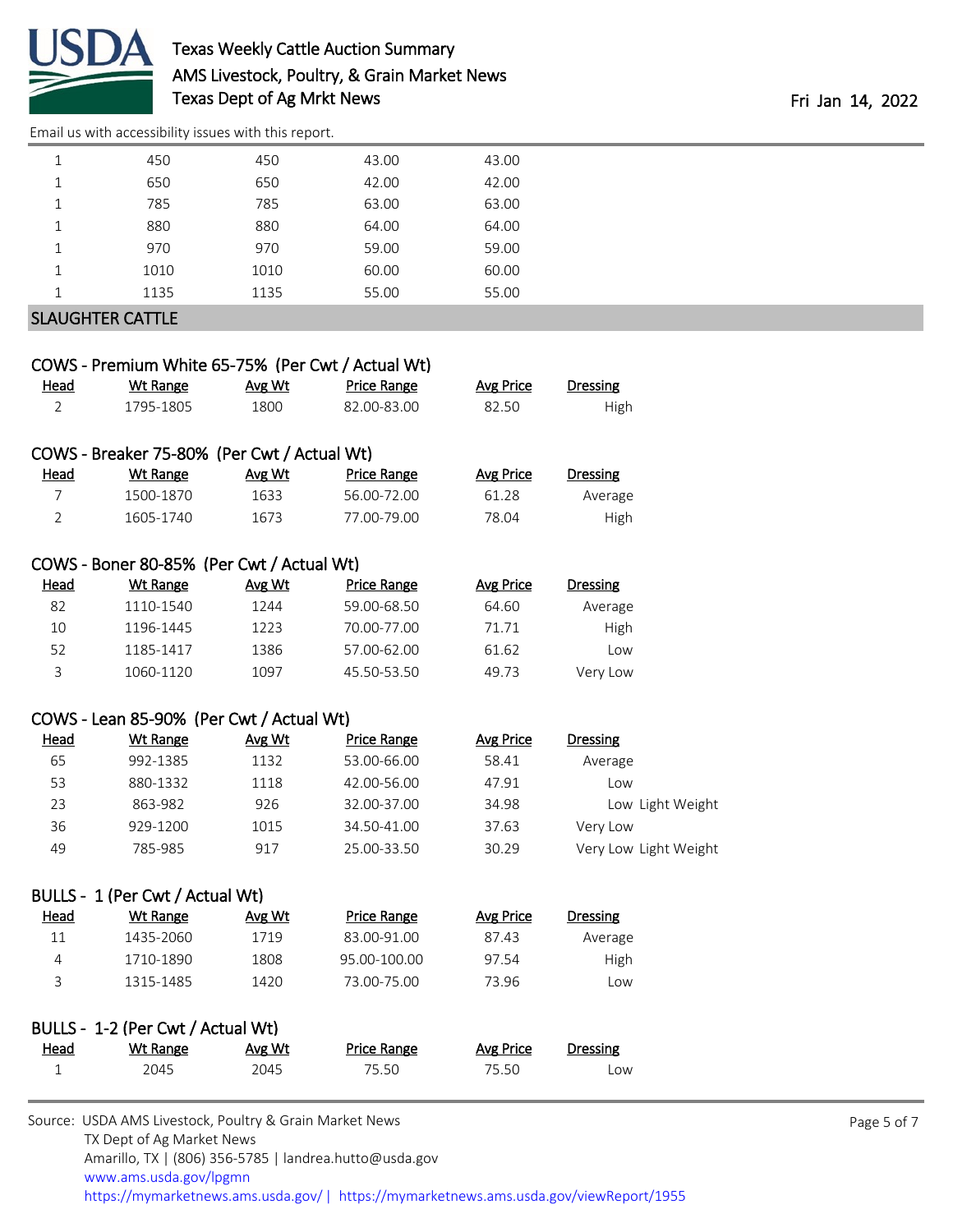

[Email us with accessibility issues with this report.](mailto:mars@ams.usda.gov?subject=508%20issue)

| BULLS - 2 (Per Cwt / Actual Wt)<br><u>Head</u><br>10 | <b>Wt Range</b><br>1038-1279       |                   | Avg Wt<br>1196                      | <b>Price Range</b><br>60.00-69.00                                              | <b>Avg Price</b><br>64.81                    | <b>Dressing</b><br>Low              |              |  |
|------------------------------------------------------|------------------------------------|-------------------|-------------------------------------|--------------------------------------------------------------------------------|----------------------------------------------|-------------------------------------|--------------|--|
| <b>REPLACEMENT CATTLE</b>                            |                                    |                   |                                     |                                                                                |                                              |                                     |              |  |
| <b>Age</b><br>$<$ 2<br>$5 - 8$                       | <b>Stage</b><br>$\circ$<br>$\circ$ | Head<br>3<br>1    | <b>Wt Range</b><br>830-1140<br>1200 | STOCK COWS - Medium and Large 1 (Per Cwt / Actual Wt)<br>Avg Wt<br>953<br>1200 | <b>Price Range</b><br>109.00-126.00<br>72.50 | <b>Avg Price</b><br>114.87<br>72.50 |              |  |
|                                                      |                                    |                   |                                     |                                                                                |                                              |                                     |              |  |
|                                                      |                                    |                   |                                     | STOCK COWS - Medium and Large 1-2 (Per Cwt / Actual Wt)                        |                                              |                                     |              |  |
| <b>Age</b>                                           | <b>Stage</b>                       | <u>Head</u>       | <b>Wt Range</b>                     | Avg Wt                                                                         | <b>Price Range</b>                           | <b>Avg Price</b>                    |              |  |
| $2 - 4$                                              | $\circ$                            | $\overline{4}$    | 1040                                | 1040                                                                           | 109.00                                       | 109.00                              |              |  |
| $5 - 8$                                              | $\circ$                            | 11                | 985-1279                            | 1177                                                                           | 60.00-69.00                                  | 65.02                               |              |  |
| >5                                                   | $\circ$                            | 19                | 978-1257                            | 1130                                                                           | 50.50-61.00                                  | 55.76                               |              |  |
|                                                      |                                    |                   |                                     | STOCK COWS - Medium and Large 2 (Per Cwt / Actual Wt)                          |                                              |                                     |              |  |
| <b>Age</b>                                           | <b>Stage</b>                       | <b>Head</b>       | <b>Wt Range</b>                     | Avg Wt                                                                         | <b>Price Range</b>                           | <b>Avg Price</b>                    |              |  |
| $<$ 2                                                | $\bigcirc$                         | $\mathbf{1}$      | 740                                 | 740                                                                            | 90.00                                        | 90.00                               |              |  |
| $2 - 4$                                              | O                                  | 1                 | 970                                 | 970                                                                            | 76.00                                        | 76.00                               |              |  |
| $2 - 8$                                              | $\bigcirc$                         | 11                | 920-1110                            | 977                                                                            | 39.00-49.00                                  | 44.15                               | Thin Fleshed |  |
|                                                      |                                    |                   |                                     |                                                                                |                                              |                                     |              |  |
|                                                      |                                    |                   |                                     | STOCK COWS - Medium and Large 2-3 (Per Cwt / Actual Wt)                        |                                              |                                     |              |  |
| <u>Age</u>                                           | <b>Stage</b>                       | <b>Head</b>       | <b>Wt Range</b>                     | Avg Wt                                                                         | <b>Price Range</b>                           | <b>Avg Price</b>                    |              |  |
| $2 - 8$                                              | $\circ$                            | 32                | 503-1030                            | 669                                                                            | 13.00-38.00                                  | 25.68                               | Thin Fleshed |  |
|                                                      |                                    |                   |                                     |                                                                                |                                              |                                     |              |  |
|                                                      |                                    |                   |                                     | BRED COWS - Medium and Large 1 (Per Head / Actual Wt)                          |                                              |                                     |              |  |
| <b>Age</b>                                           | <b>Stage</b>                       | <b>Head</b>       | Wt Range                            | Avg Wt                                                                         | <b>Price Range</b>                           | <b>Avg Price</b>                    |              |  |
| $2 - 4$                                              | T <sub>2</sub>                     | 9                 | 1050-1538                           | 1484                                                                           | 1150.00-1525.00                              | 1495.51                             |              |  |
| $2 - 4$                                              | $T2-3$                             | 4                 | 1260-1378                           | 1349                                                                           | 1275.00-1450.00                              | 1409.12                             |              |  |
| $5 - 8$                                              | T <sub>2</sub>                     | 2                 | 1330-1585                           | 1458                                                                           | 960.00-1000.00                               | 978.25                              |              |  |
| $5 - 8$                                              | T <sub>3</sub>                     | 21                | 1282-1730                           | 1308                                                                           | 1075.00-1300.00                              | 1285.82                             |              |  |
| $>\!8$                                               | $T2-3$                             | 8                 | 1383                                | 1383                                                                           | 1200.00                                      | 1200.00                             |              |  |
|                                                      |                                    |                   |                                     |                                                                                |                                              |                                     |              |  |
|                                                      |                                    |                   |                                     | BRED COWS - Medium and Large 1-2 (Per Head / Actual Wt)                        |                                              |                                     |              |  |
| <b>Age</b><br>$2 - 8$                                | <b>Stage</b><br>$T2-3$             | <b>Head</b><br>13 | <b>Wt Range</b><br>1215-1250        | Avg Wt<br>1228                                                                 | <b>Price Range</b><br>1200.00-1350.00        | <b>Avg Price</b><br>1258.70         |              |  |
| $5 - 8$                                              | T <sub>2</sub>                     | 14                | 1289                                | 1289                                                                           | 1050.00                                      | 1050.00                             |              |  |
| $5 - 8$                                              | $T2-3$                             | 47                | 1335                                | 1335                                                                           | 925.00                                       | 925.00                              |              |  |
| $>\!8$                                               | T <sub>2</sub>                     | 33                | 1339                                | 1339                                                                           | 850.00                                       | 850.00                              |              |  |
|                                                      |                                    |                   |                                     |                                                                                |                                              |                                     |              |  |
|                                                      |                                    |                   |                                     |                                                                                |                                              |                                     |              |  |

| Source: USDA AMS Livestock, Poultry & Grain Market News                                |
|----------------------------------------------------------------------------------------|
| TX Dept of Ag Market News                                                              |
| Amarillo, TX   (806) 356-5785   landrea.hutto@usda.gov                                 |
| www.ams.usda.gov/lpgmn                                                                 |
| https://mymarketnews.ams.usda.gov/   https://mymarketnews.ams.usda.gov/viewReport/1955 |